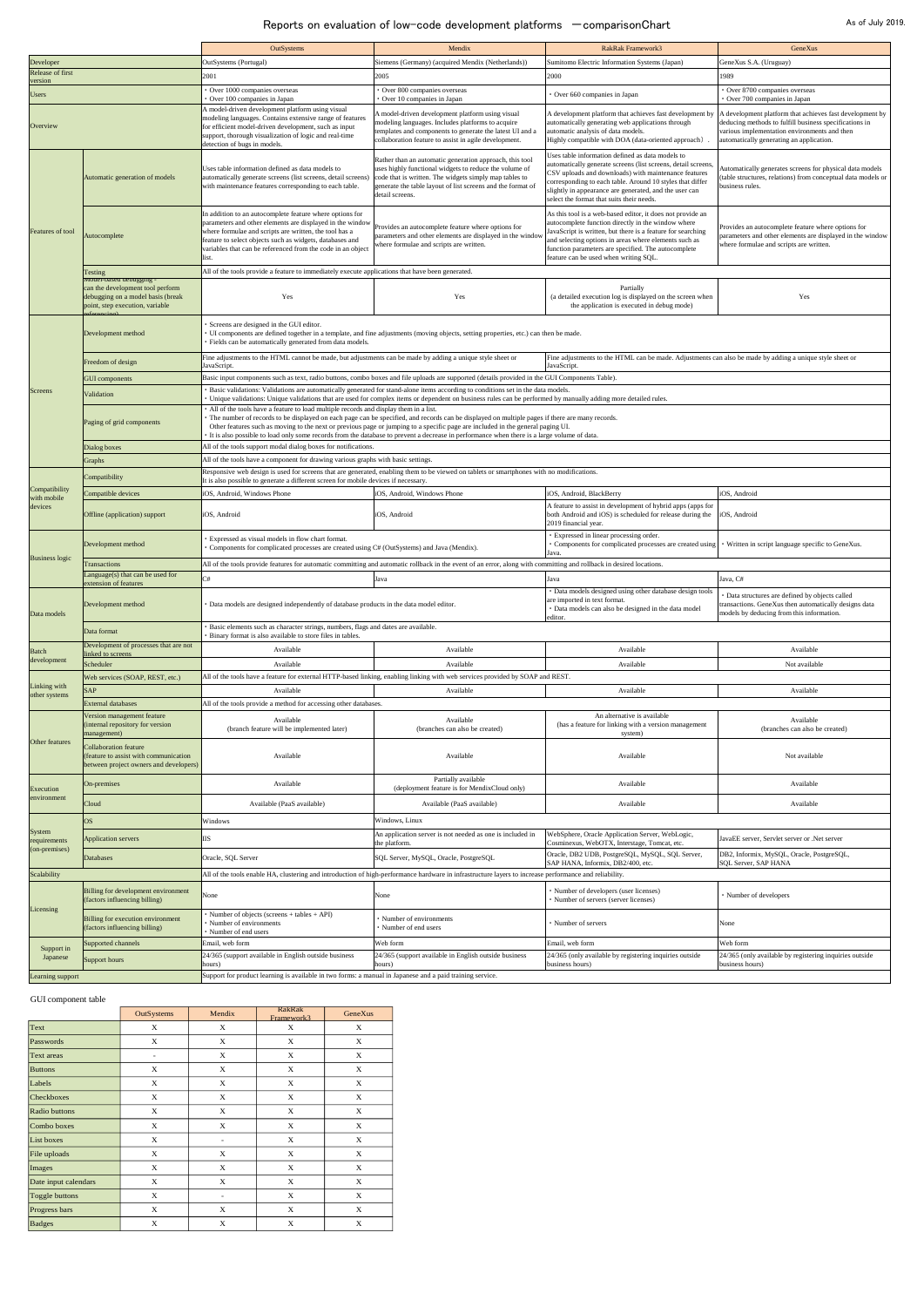|                       | <b>OutSystems</b> | Mendix |
|-----------------------|-------------------|--------|
| <b>Text</b>           | X                 | X      |
| Passwords             | X                 | X      |
| <b>Text areas</b>     |                   | X      |
| <b>Buttons</b>        | X                 | X      |
| Labels                | X                 | X      |
| Checkboxes            | X                 | X      |
| <b>Radio buttons</b>  | X                 | X      |
| Combo boxes           | X                 | X      |
| List boxes            | X                 |        |
| File uploads          | X                 | X      |
| Images                | X                 | X      |
| Date input calendars  | X                 | X      |
| <b>Toggle buttons</b> | X                 |        |
| Progress bars         | X                 | X      |
| <b>Badges</b>         | X                 | X      |